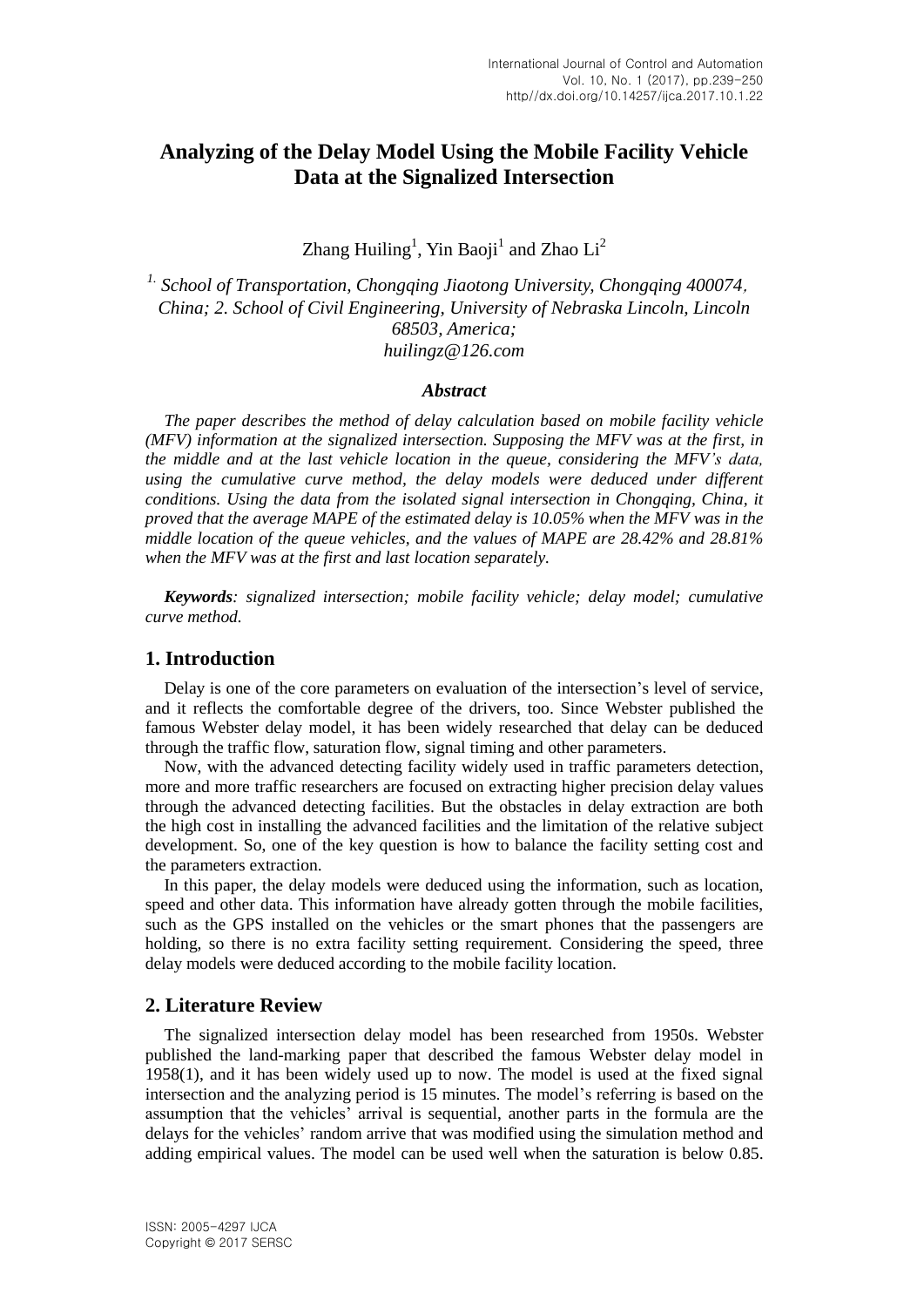The formula has been improved for different traffic conditions since then. Miller deduced the delay model can be used when the saturation rate is below 1.0(2). Akcelik has inferred the delay model can be used both under normal conditions and over-saturation conditions (3). The formula described in HCM 2010 can be used at different saturations, different signal methods, different distances between the adjacent intersection and other factors (4). Other researchers have modified the model considering other conditions (5, 6). But these models can not get high precision for not using the real vehicles' arriving or departure information. Peter Wagner has proved that the error caused by the second part of Webster delay model can arrive 4-40% (7).

Recently, with the wide using of the advanced detector in traffic engineering, more and more researchers have explored the delay extracting new methods through the new information that the advanced detector detected. Anuj Sharma *et al*. developed the automated delay extract method using the video detector. They set two virtual detectors on the video and supposed that the vehicles between the two virtual detectors obey the rule of first-in-first-out, and then match the vehicles information, so every vehicle's travel time was recorded. Using the recorded travel time of the vehicle minus the travel time the vehicle spent using free speed, every vehicles delay was calculated(8). Jianyang Zheng *et al*. have used the probability method to get the approach delay through setting two virtual detectors (9). Ahmed researched the delay extracting method by setting three virtual detectors, they are set at the stop bar (named Event-3), a point that beyond the maximum queue length (named Event-X), and the beginning of the turning lane (named Event-1). They used the Boolean detector function to judge the vehicle's change behavior between Event-X and Event-1, then using the time stamp to get the travel time between the different Events during the time interval, subtracting the free flow speed time between the Events, the delay can be inferred (10). Chun Shao *et al*. used the Partition method to divide the studied time interval into several parts between the input and output detectors, then according to the time stamps of the two detectors and calculated the approach delay (11). In developing country, for the mixed traffic condition, the rules that the researchers made is unrealizable, the vehicle tracking method in the field of digital image process technology was used to extract delay parameters(13). Taylor *et al*. extracted the approach average vehicle delay using the logic infer method through the detectors setting at the input and output of the approach, and using VISSIM simulation data, the different conditions were analyzed, such as through, through lane with turning bay, through lane with a mid-block driveway and also with different traffic flows(14).

Steven *et al*. defined the maximum vehicle delay, and analyzed the distribution function of the first vehicle's arriving time (15). Some researchers have tried to use the LWR model in the intersection extraction (16). Wenqing Chen *et al*. analyzed the first vehicle's delay when the vehicle was guided by the dynamic speed control system, then using car-follow theory and algorithm methods to get other vehicles' delay (17). Xuegang (Jeff) Ban *et al*. got the probe vehicles travel time using the stamp times that the vehicles passed through the virtual detectors set on the approach, then used the LWR model to deduce the approach delay, and this method does not use the signal timing, traffic flow and other information(18). Qing Cai *et al*. deduced the queue length extracting method using the probe vehicle's information (19). Mecit Cetin *et al*. deduced the queue length extraction using the LWR model when there were probe vehicles in the queue vehicles at the under-saturation and over-saturation condition, separately(20,21). Moreover, the Bluetooth can provide the useful information and can be used in the parameters extraction at the signal intersection (22).

Using the mobile online information provided by many facilities that include the probe vehicle, smart phone, Bluetooth and others, the delay model can be modified. The models are deduced separately when the mobile facility is located at different positions, such as first, middle or last one in the queue.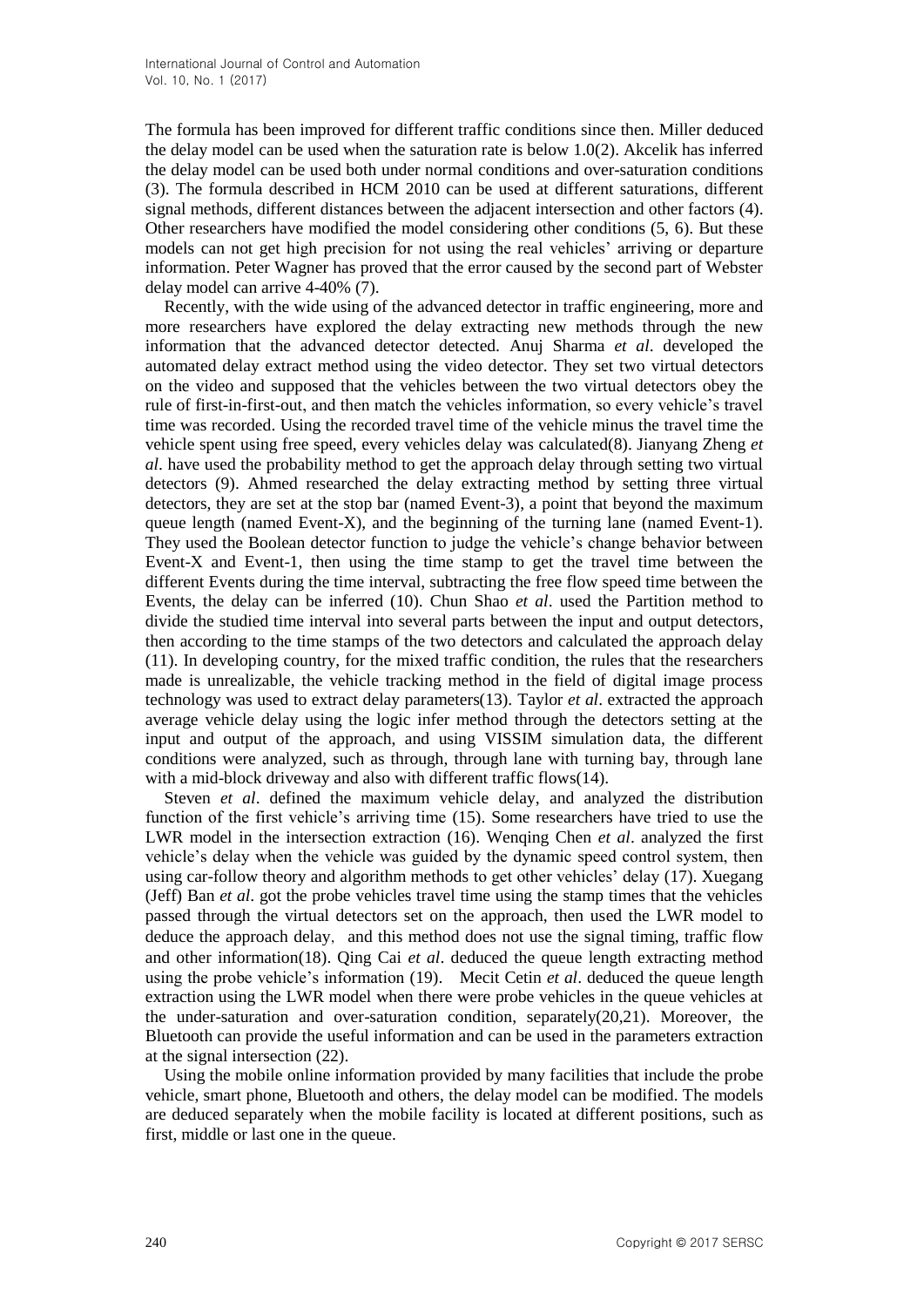## **3. Intersection Delay Model Construction and Analyzing**

## **3.1. Basis of Delay Model**

In the research, the beginning of the cycle is set at the beginning of a red indication, so the first vehicle must wait for a long time to drive pass the intersection when it's arriving at the intersection. And the following vehicles would stop at the approach and until the green indication began, the vehicles' arriving time can be fitted an arriving curve using cumulative curve method. The queued vehicles will depart the intersection with the saturation flow, as Figure 1 shown.



**Figure 1. Delay of the Signalized Intersection**

In Figure 1, it can be known the first queuing vehicle's delay is the difference between the vehicle's departure time and arriving time, it can be written as:

$$
d_i = t_{si} - t_{qi} \tag{3}
$$

Where

 $d_i$  = the stop delay of the *i*th vehicle;

 $t_{si}$   $t_{qi}$  =the *i*th vehicle's starting and stopping time.

So the total stopping delay of the lane can be found as follow:

$$
D = \sum_{i=1}^{n} d_i \tag{4}
$$

Where D is the total lane delay, it is also the area of the triangle in the Figure 1.

## **3.2. Analyzing of the Model**

Since there is no other vehicle's information, the classic delay has been deduced using the traffic flow, saturation flow, signal timing information and supposing that the vehicles' arriving is Possion distribution. Now, with the advanced detector widely used in traffic, other information can be collected in real time, and this phenomenon provides the opportunity in modification the delay models. Shown as Figure 2, there are same queue length, traffic flow, saturation flow and signal control timing in these two cycles, but the first vehicles' arriving times are different, they are  $t_{\text{qfl}}$  and  $t_{\text{qfl}}$ , separately; the departure times  $t_{\rm sf1}$  and  $t_{\rm sf2}$  maybe equal, so the real delay value should be different, but the calculated delay could be same when the classic delay model was used. If the first vehicle's arrival and departure times can be recorded, the higher precision delay value can be calculated. Steven *et al*. researched that the first vehicle's arrival time was random for low and moderate conditions *(15)*. So, if one of the queue vehicle's information can be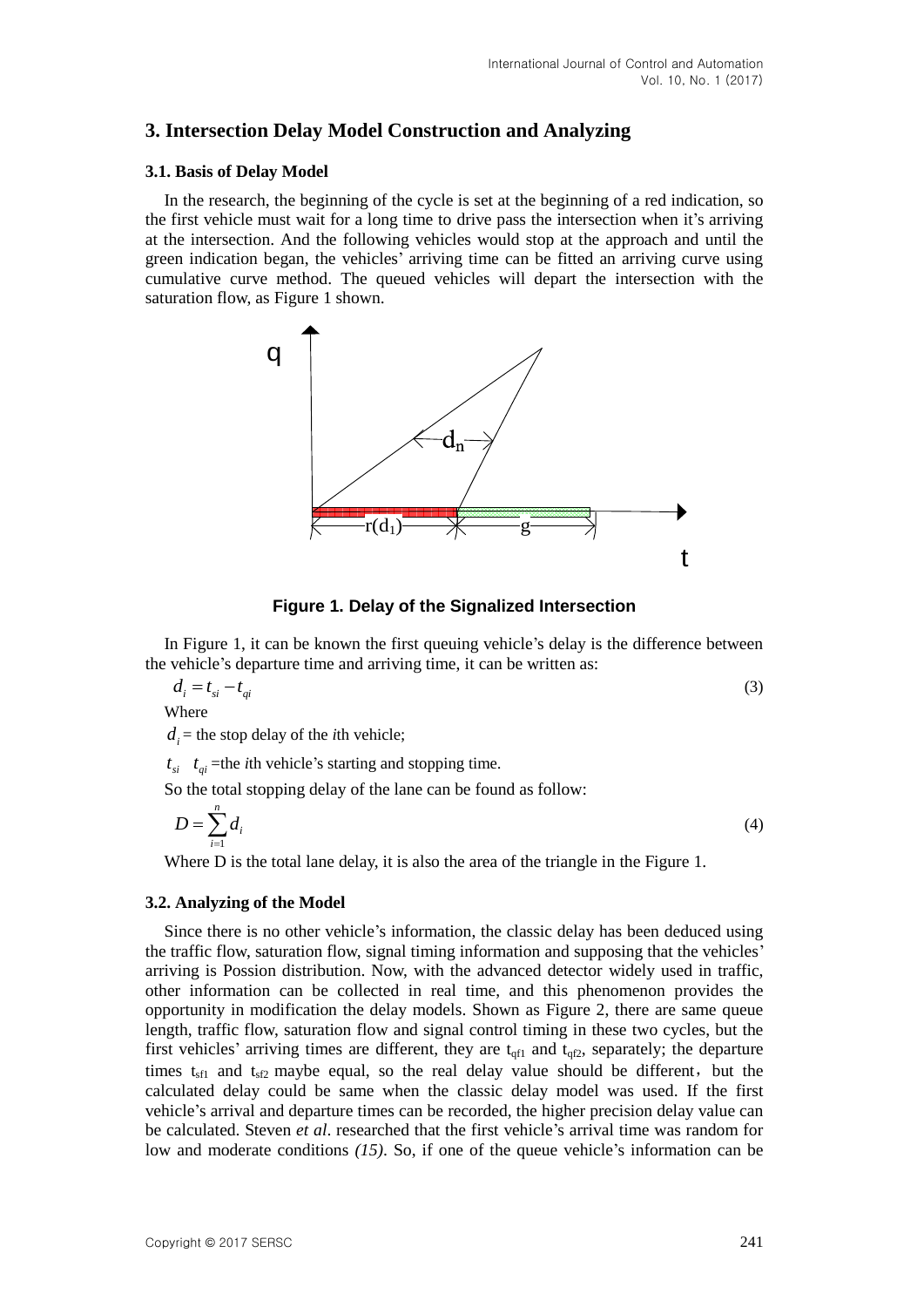recorded, maybe the delay models can be changed and the precision can be improved.



**Figure 2. Delays between Two Cycles**

Now, with the wide usage of the smart phone, vehicle infrastructure integration (VII), and the global position system (GPS), more and more convenient data can be used in traffic engineering. And this phenomenon provides good opportunities for the extraction of the intersection parameters. The vehicles that can provide real time mobile data can be called mobile facility vehicle (MFV) in the paper. Using the MFV data, building on the model inferred, the delay models are modified in the paper.

# **4. Methodology**

## **4.1. Problem Definition**

The vehicle's real time speed, situation, time and other data can be recorded through the MFV, these MFV data provides more useful information for extracting the intersection characteristic parameters, such as delay.

In order to get the delay parameters when adding the MFV information, we had to suppose that the intersection is not impacted by the upstream or downstream and the other assumptions as follow:

 The vehicle's arrival time is random, and it is not impacted by the upstream intersection nor the downstream intersection;

 $\blacksquare$  The vehicles are the same kind of cars:

 Just one MFV in the queue and all queued vehicles can pass the intersection in this cycle;

 The vehicles' effective length (the vehicle's length adding the gap between two adjacent vehicles) are equal when the vehicles are in the queue.

## **4.2. Model Inferring**

For the MFV's different queuing situation will have different impacts on the intersection delay model reconstruction; three conditions are considered in this research, they are the MFV in the front of the queue, at the middle and at the last one.

## **Case 1**

## **Queuing at the first location**

When the MFV is the first queuing vehicle, the time of queue forming and dispersing can be recorded, and the position is shown in Figure 3.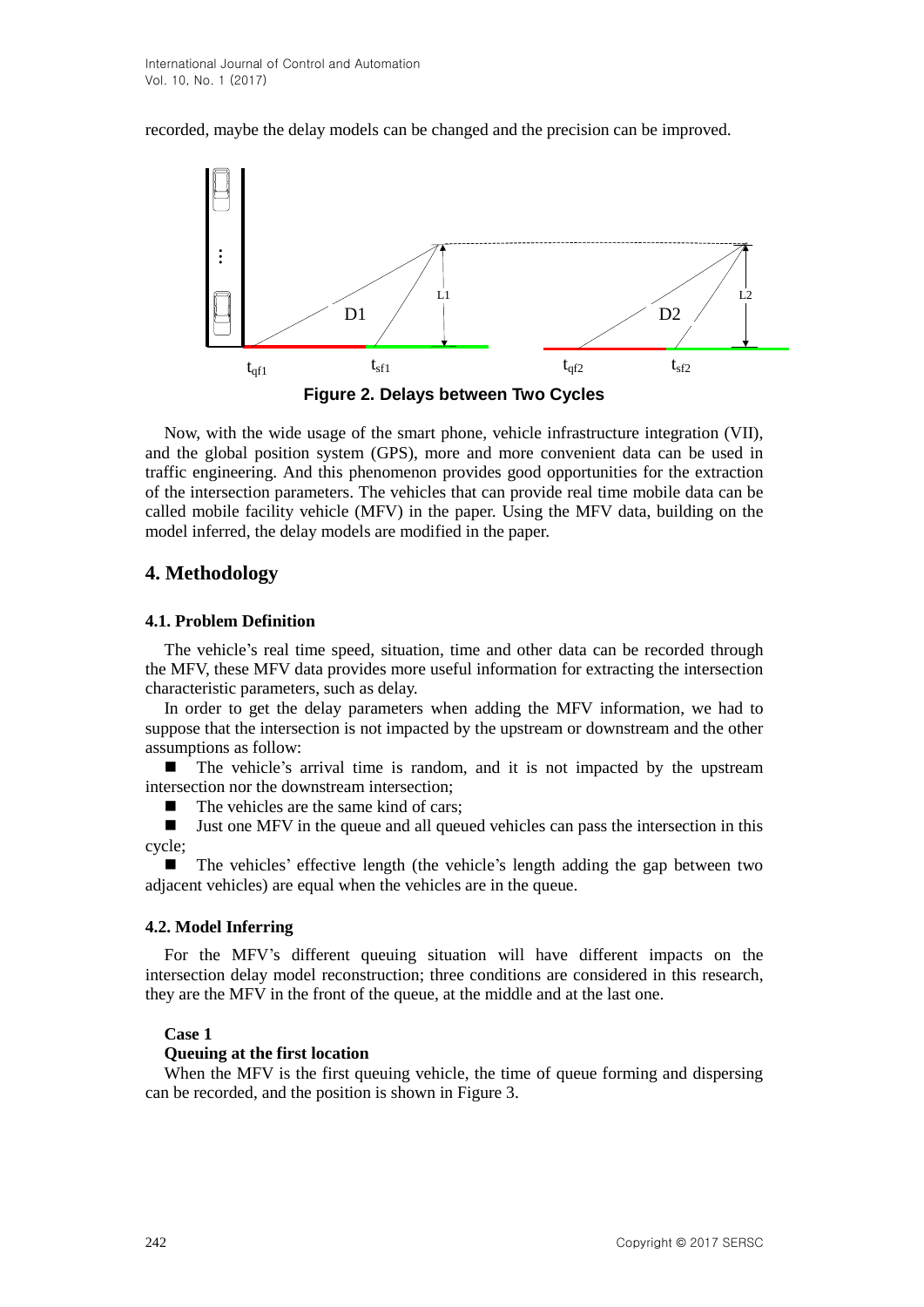

**Figure 3. MFV at the First Location**

The delay of the vehicle is shown in Figure 4.



**Figure 4. The Diagram of the Delay When the MFV at the First Location**

Supposing the cycle is beginning at the time when the red indication is beginning, as shown in Figure 3, the total delay is the area of the shadow, and it can be written as:

$$
D = \frac{1}{2} \left( \mathbf{t}_{sf} - \mathbf{t}_{sf} \right) \mathbf{L} \tag{3}
$$

Where  $t_{sf}$  and  $t_{gt}$  are the time that the MFV starts dispersing and queuing time, separately; L is the vehicle's queue length.

The formula (3) is the delay model when the first queue vehicle is MFV.

#### **Case 2**

#### **In the middle of the queue**

When the MFV is in the middle of the queue, that is to say it is neither at the first queuing pition nor at the last one, and the location is shown in Figure 5.



**Figure 5. The MFV in the Middle Location**

Supposing that the MFV is the *n*th queue vehicle, then from the Figure 5, it can be deduced:

$$
n = \frac{x_f - l_1 - (n-1)l_2}{l_v} \tag{9}
$$

Where  $x_f$  is the distance between the MFV's position and the stop line;  $l_1$  is the distance between the first queuing vehicle's position and the stop line,  $l_2$  is the gap between the adjacent queuing vehicles, and  $l_{v}$  is the length of the vehicle.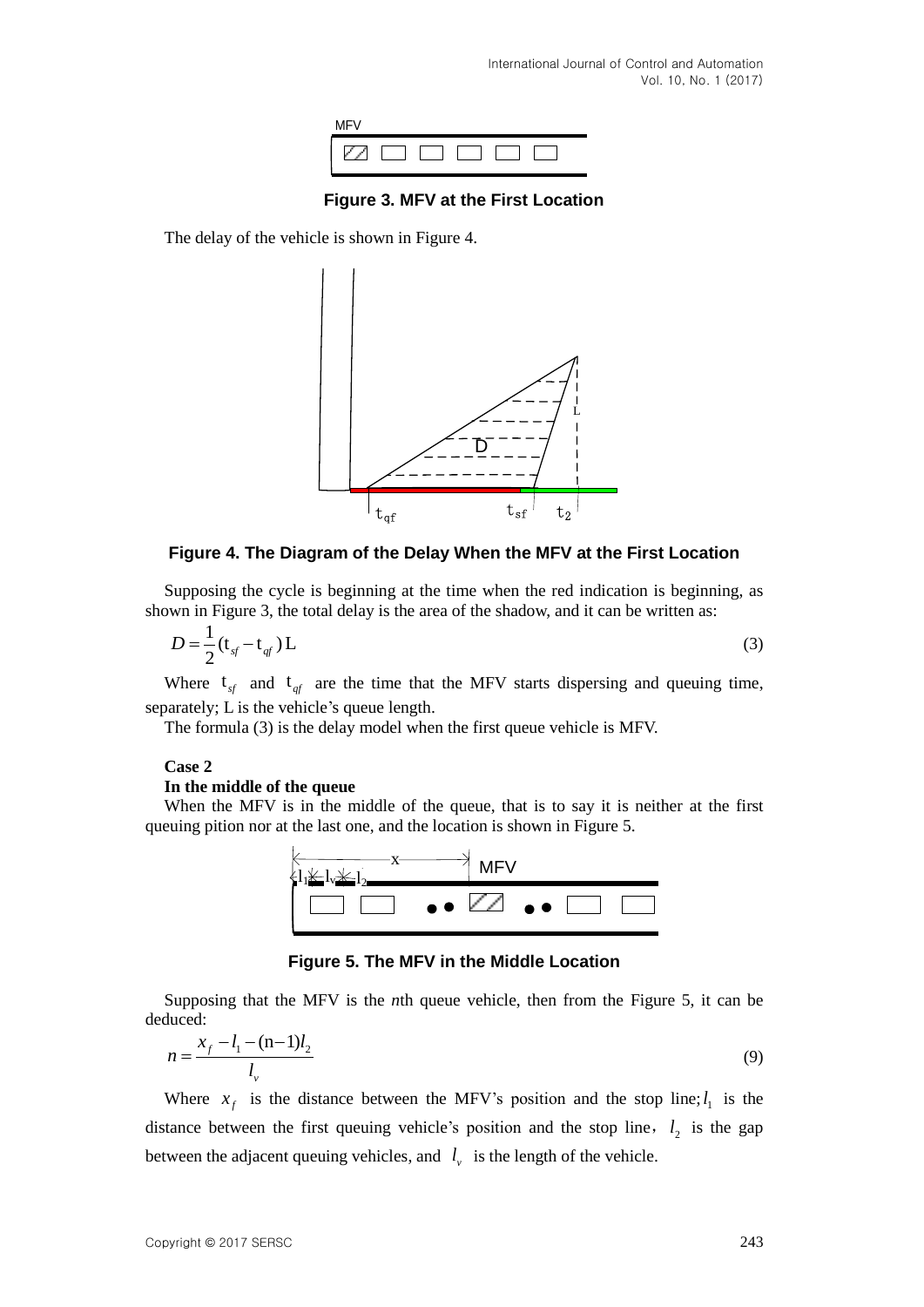For the intersection has a long distance between the upstream or the downstream intersections, and the vehicle's arrival time is random, so the first vehicle's arrival time can be written as:

$$
t_1 = \frac{t_{qf}}{n} \tag{10}
$$

When the MFV is at the middle of the queue, the delay is shown in Figure 6.



#### **Figure 6. The Diagram of the Delay When the MFV in the Middle Location**

In Figure 6, there are two parts for the total delay, they are  $D_1$  and  $D_2$ . If the green lost time is ignored, the shadow area of  $D_2$  can be calculated as:

$$
D_2 = \frac{1}{2} \Big[ (\mathbf{t}_{\mathit{Sf}} - \mathbf{t}_{\mathit{qf}}) + (\mathbf{r} - t_1) \Big]^* n \tag{11}
$$

Considering formulas (9) and (10), it can be changed as:  
\n
$$
D_2 = \frac{1}{2} \left[ (t_{sg} - t_{gt}) + (r - \frac{t_{gt}}{n}) \right] * \frac{x_f - l_1 - (n-1)l_2}{l_v}
$$
\n(12)

The delay of  $D_1$  deduced as the case 1, and it can be written as:

$$
D_1 = \frac{(t_{sf} - t_{gt})(L - n)}{2}
$$
 (13)

# **Case 3**

## **At the last one**

When the MFV vehicle is queuing at the last one, the condition is shown in Figure 7.



## **Fig 7. The MFV at the Last Location**

As shown in Figure 7, when the MFV is the last queuing vehicle, and the queue length is *n*, it can be written as:

$$
n = \frac{x_f - l_1 - (n-1)l_2}{l_v}
$$
 (18)

Where the meaning of  $l_1$ ,  $l_2$  and  $l_v$  is same as above, so the delay is the area of the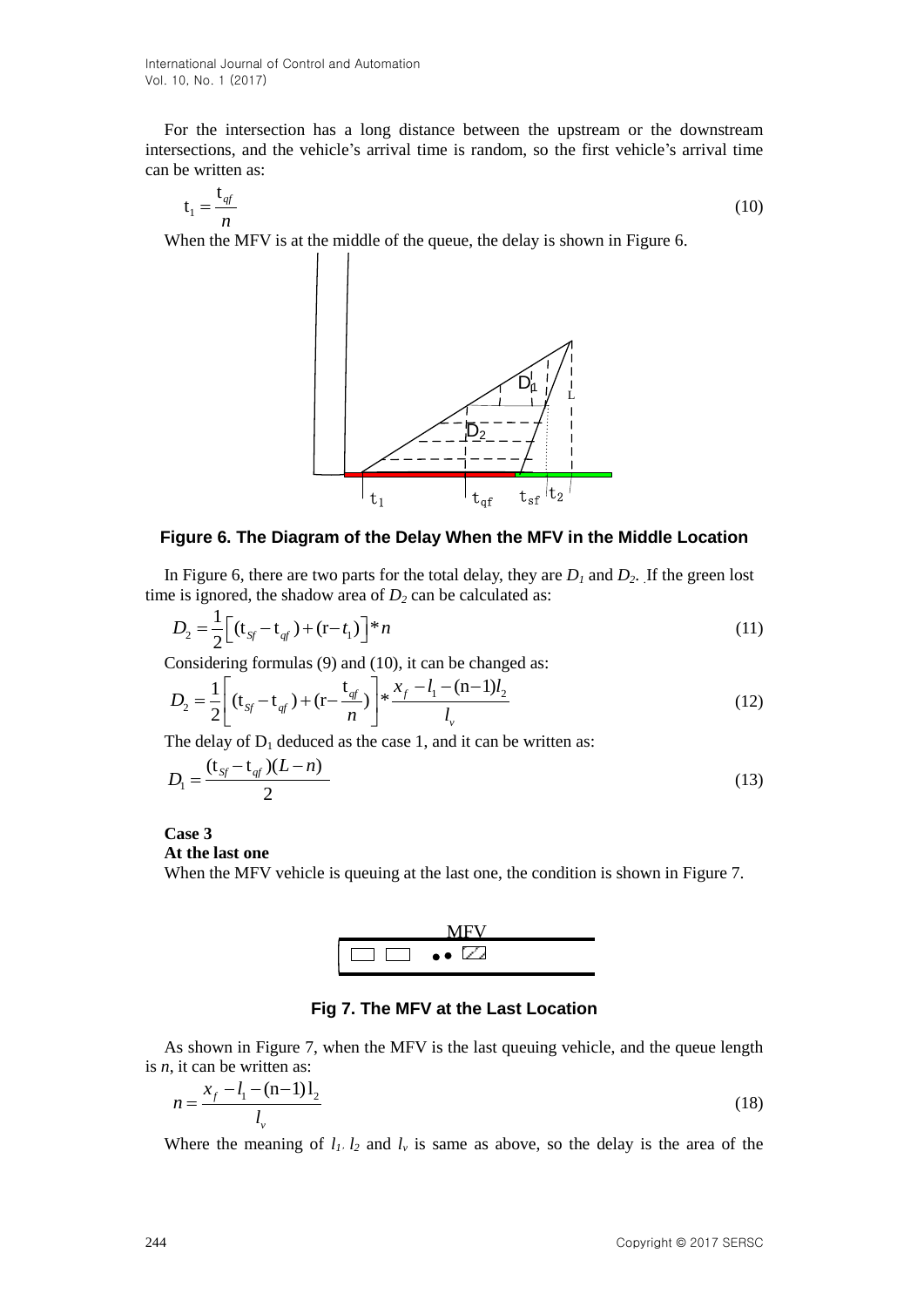shadow in the Figure 8.



## **Figure 8. The Diagram of the Delay When the MFV at the Last Location**

Ignoring the green lost time, and the total delay can be written as:

$$
D = \frac{(\mathbf{r} - \mathbf{t}_1)}{2} * n \tag{19}
$$

The first vehicle's stop time *t1* can be calculated by:

$$
t_1 = \frac{t_{qf}}{n} \tag{20}
$$

So the total delay can be deduced as:

$$
n
$$
  
So the total delay can be deduced as:  

$$
D = \frac{(r - \frac{t_{\text{df}}}{n})}{n} * n = \frac{(nr - t_{\text{df}})}{n} = \frac{\left(\frac{x_f - l_1 - (n - 1)l_2}{l_v}\right) r - t_{\text{df}}}{l_v}
$$
(21)  
Where *r* **is** the time of the red signal.

## **5. Data Collection and Application**

#### **5.1. Data Collection**

Considering the problem definition in the paper, the northbound of the Yunanfenliu road and Minzhuxinjie road intersection in Chongqing was selected as the field survey site. The distance between upstream is more than 1400 meters, and the downstream traffic has no influence also. There are 3 branches along the road, but the vehicles are not impacted by them. The location is shown in Figure 9.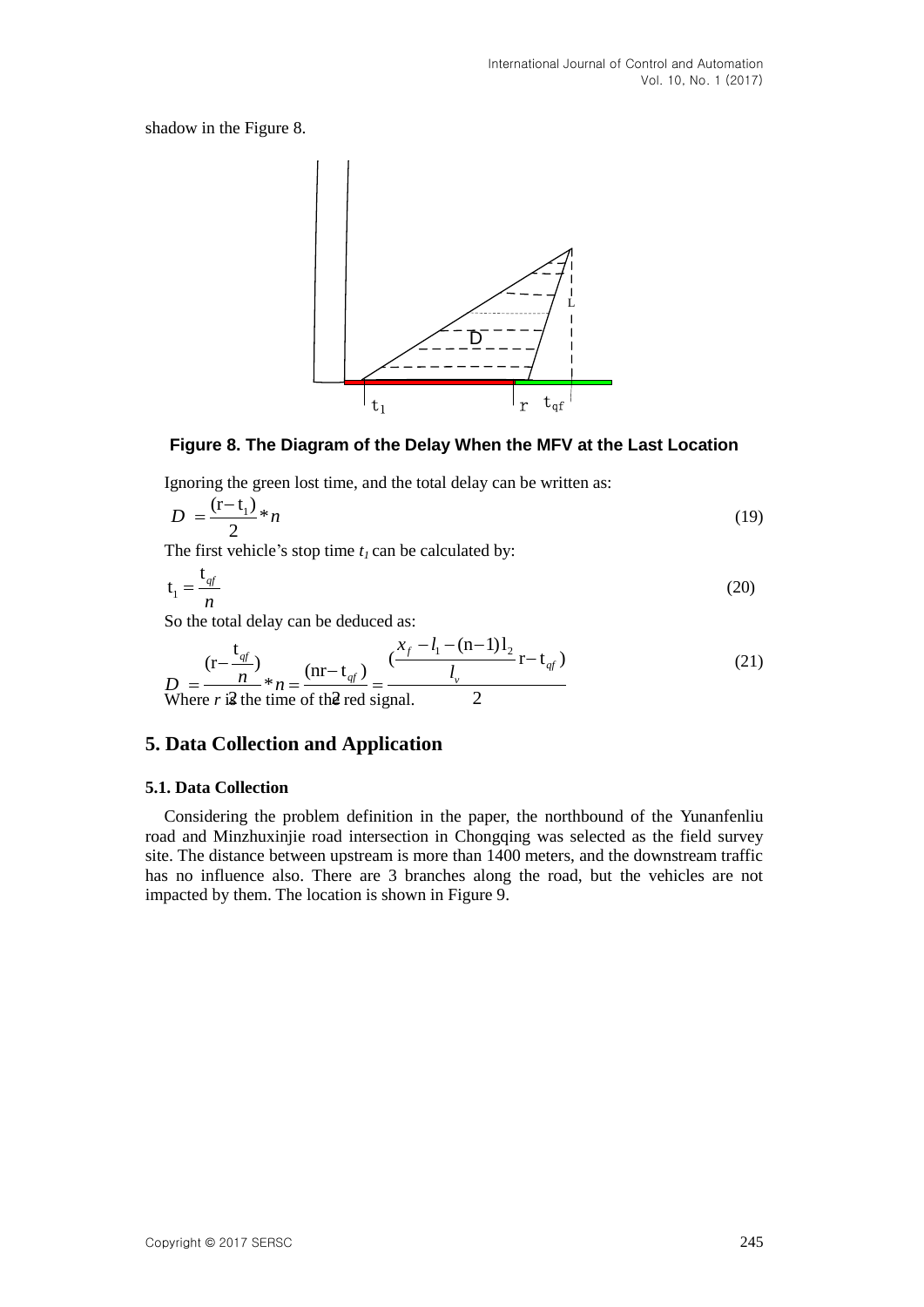International Journal of Control and Automation Vol. 10, No. 1 (2017)



**Figure 9. The Field Survey Site Selected In Chongqing, China**

There are 4 lanes on the northbound approach, including 1 left turn lane, 1 right turn lane and 2 through lanes. The lanes are shown in Figure 10.



**Figure 10. Snapshot of the Video Collection about the Approach**

For the model is not considering different kind of vehicles, checking the video, the data was collected from the through lane adjacent to the right turn lane for there is just one kind of vehicle, which were cars, in most of the cycles. The red indication length has 65 seconds for the through lane, and the green indication length has 47 seconds, there are 3 second intervals between green and red light. The signal time of the through lane is shown in Figure 11.



**Figure 11. Signal Planning of the Approach**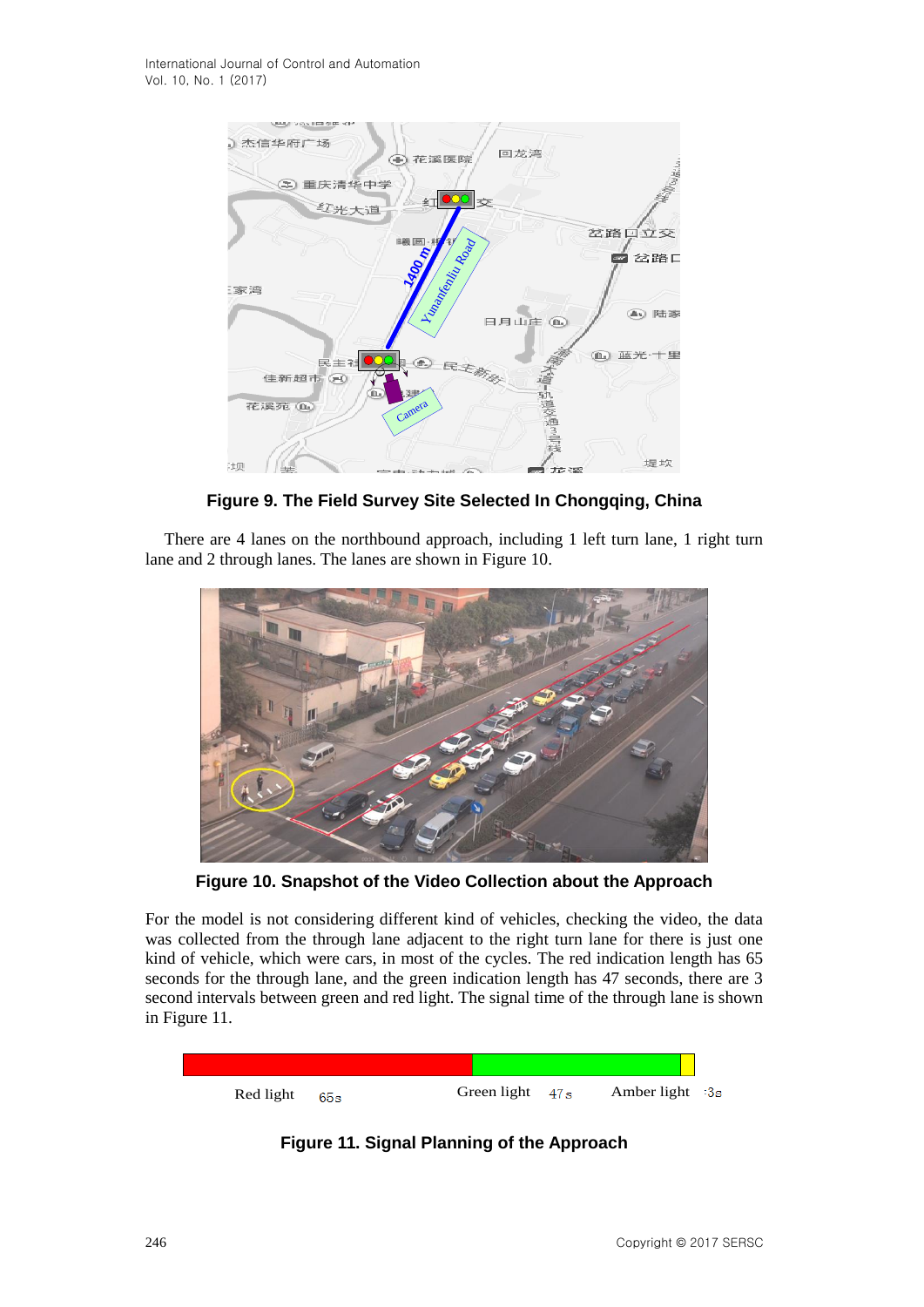Data collected between  $20^{th}$ - $21^{st}$  Jan., 2015. There were 3 investigators that participated in the field survey. For the camera can not get the signal information, one of the investigators observed the signal information and if the signal changed to the next phase, she would make a gesture previously agreed upon. One of them estimated the distance between the stop line and the first stopped vehicle according to the line drawing on the road and recorded the number of every circles. And the third one operated the camera to record the vehicles information and the investigator's gesture, shown in Figure 10. In order to get the same vehicle's information, the three investigators used the same beginning time if the investigator begins the gesture. Moreover, considering the person's response time, the signal time of the approach was recorded before the survey for the intersection signal control time was fixed.

Through the video and records, the vehicles'stop time, departure time and other data in each cycle can be recorded manually. In order to minimize the error that produced for the human's response time, the data extraction assistants and the investigators were the same persons.

## **5.2. Application Result**

The beginning and finish time of green and red indication, the stop and departure time of each vehicles' in every cycles were recorded using excel sheet manually and the real delay can be deduced. Then the MFV data can be set, that means the first, middle or the last vehicle in each cycle can be set as the MFV separately. The calculated delay can be got using the deduced formula in this paper. The real delay and the calculated delay are shown in Figure12.



**Figure 12. The Calculated Delay and Real Delay** 1 \*

The MAPE was used as the error index. As showing in Figure 13, the calculated delays that the MFV is at the middle location are more close to the real delay, and the average MAPE value is 10.05%. The MAPE values are 28.42% and 28.81% when the MFV are at the first location and the last location, respectively. Moreover, the calculated values are closer to each other when the MFV are at the first location and the last location, even at

 $\overline{a}$ 

 $*(1)$  delay(true) is the real delay; delay(F) ,delay(M) and delay(L) are the calculated delay when the MFV at the first, middle and last queue location; (2) some cycles have not the value of delay(M) for these cycles' queue vehicles are less than 4 vehicles.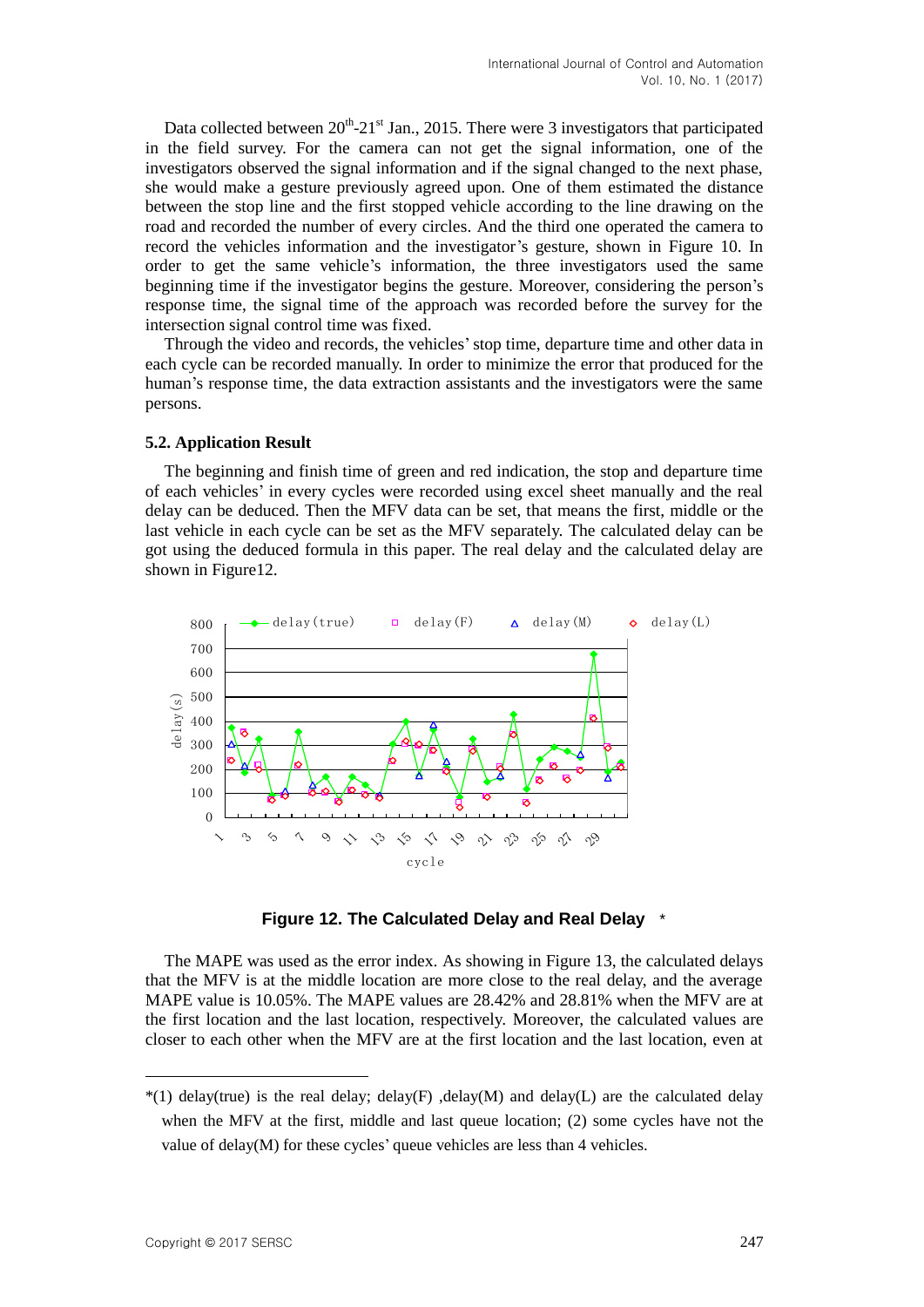the cycles, such as 22nd, 23rd, 24th, 25th, 27th, and 28th cycles, the MAPE has the same values, and the average MAPE between the first and last MFV is 2.95%, shown in Figure 13.



Figure 13. MAPE for the Calculated Delay \*

Through analyzing the data recorded in excel, the MFV can get the yielding point for the fitting arrival time in cumulative curve when the vehicle at the middle location, so the calculated model has more high precision, as the Figure 14 shows.



**Figure 14. MFV as the Yielding Point**

## **6. Conclusion and Future Research**

Now, more and more mobile data can be collected, whatever the mobile phone, probe vehicle and other infrastructure, these mobile's data provide the opportunity to get more high precision traffic parameters. At the same time, some traffic parameters had to be extracted by the traditional model and there is limited online data when the models are deduced. With the coordinates of the stop and start-up spots and the time of the MFV, the stopped delay at the signalized intersection was deduced through analyzing the delay

 $\overline{a}$ 

<sup>\*</sup>The MAPE (F-L) means the difference value between the delay (F) and the delay (L).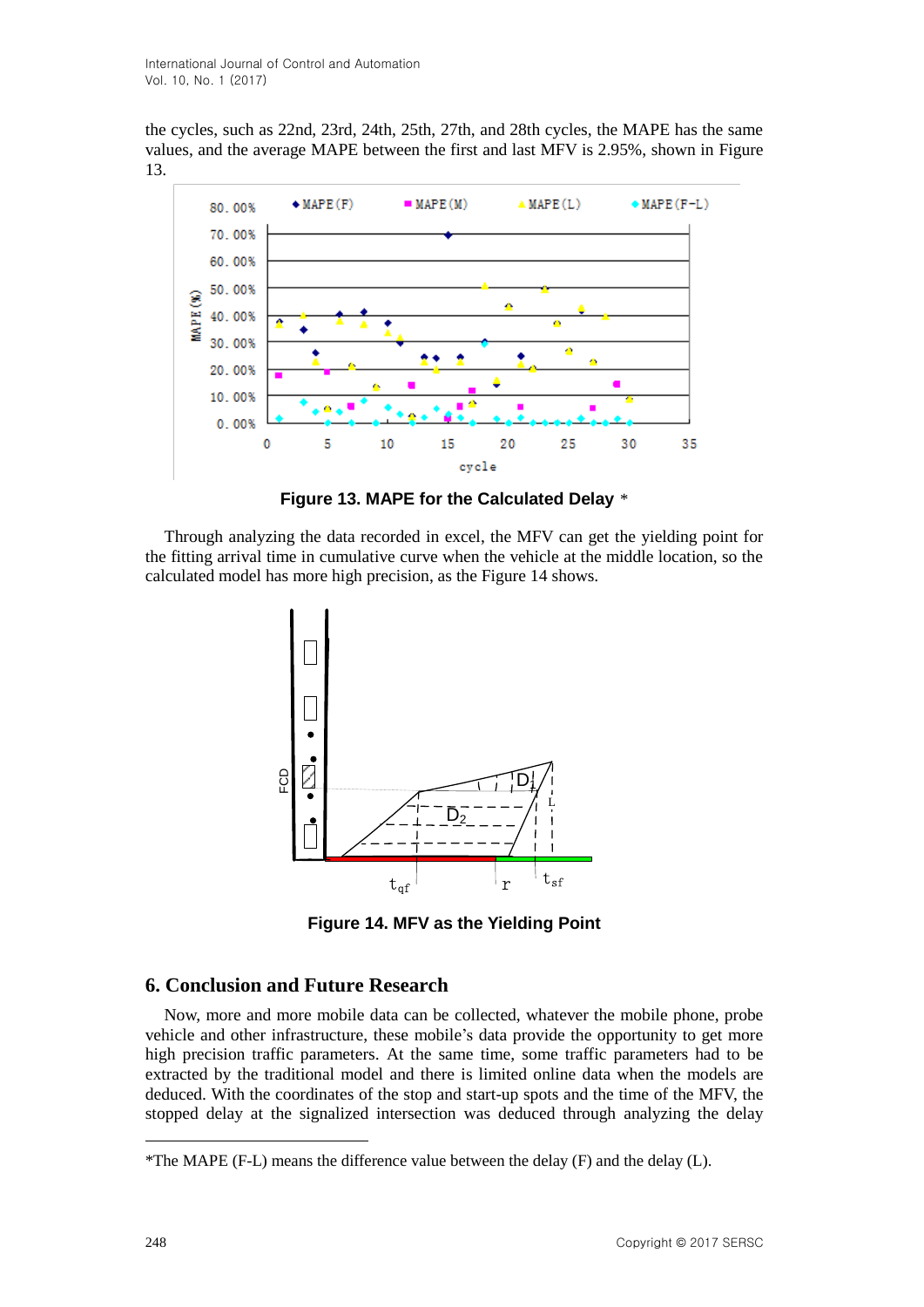model based on the cumulative curve. Three conditions were analyzed according to the MFV's location in the queue. The delay models estimated were compared with the real delay recorded manually. The results have shown that it has more high precision when the MFV is at the middle spots in the queue.

In this paper, just one MFV data is used and the traffic condition is under saturation, so in the future research, more than one MFV data should be considered. Moreover, the MFV's location in the queue should be judged besides the MFV at the first location. Also, the MFV's data mistake should be paid attention to in future research.

## **Acknowledgement**

This study was jointly supported by the Natural Science Foundation of China (No. 51508061).

## **References**

- [1] F.V. Webster, "Traffic signal settings", Road Research Technical Paper, Road Research Laboratory, Her Majesty Stationary Office, London, UK, no.39, **(1958)**.
- [2] R.M. Kimber and P. N. Daly, "Time-dependent Queueing at Road Junctions: Observation and Prediction", Transportation Research-B, **(1986)**, pp.187-203.
- [3] R. Akcelik and R. Nagui, "Overflow of Queues and Delays with Random and Platooned Arrivals at Signalized Intersections", Journal of Advanced Transportation, vol. 28, no. 3, **(1994)**, pp. 227-251.
- [4] "Highway Capacity Manual 2010", TRB, National Research Council, Washington D.C., **(2010)**.
- [5] X. Jiang and Y. Pei, "Delay Model of Adaptive Signal Control Using Fixed Number Theory", Journal of Transportation Systems Engineering and Information Technology, vol. 8, no. 3, **(2008)**, pp. 66-70.
- [6] F. Dion, H. Rakha and Y.S. Kang, "Comparison of delay estimates at under-saturated and over-saturated pre-timed signalized intersections", Transportation Research Part B, vol. 38, **(2004)**, pp.99–122.
- [7] P. Wagner, H. G. Nathan, T. Lu and R. Oertel, "Webster's Delay Formula revisited", Transportation Research Broad, Washington, D.C., Paper # 14-3153, **(2013)**.
- [8] A. Sharma, D. M. Bullock and J. A. Bonneson, "Input-output and Hybrid Techniques for Real-time Prediction of Delay and Maximum Queue Length at Signalized Intersections", In 34 Transportation Research Record: Journal of the Transportation Research Board,No.2035, 35 Transportation Research Board of the National Academies, Washington, D.C., **(2007)**, pp.69-80.
- [9] J. Zheng, X. Ma, Y. Wang and P. Yi, "Measuring Signalized Intersection Performances in Real-Time with Traffic Sensors", Transportation Research Broad, Washington, D.C., Paper #09-3119, **(2009)**.
- [10] A. R. Ahmed, M. Dixon and L. W. Tung, "Automated Measurement of Approach Delay at Signalized Intersections: A Vehicle Event-Based Method", Transportation Research Broad,Washington, D.C., Paper #09-1287, **(2009)**.
- [11] C. Shao, P. Yi and C. Feng, "Gap Recognition Approach to Delay Estimation on Urban Streets", Transportation Research Broad, Washington, D.C. Paper #10-2200, **(2010)**.
- [12] M.T. Cheek, H. G. Hawkins Jr. and J. A. Bonneson, "Improvements to a Queue and Delay Estimation Algorithm Utilized in Video Image Vehicle Detection Systems", Transportation Research Broad, Washington, D.C., Paper #08-1123, **(2008)**.
- [13] H. Zhang , K. Li, H. Qian and X. Li, "Signal Control Intersection Delay Detecting Based on Video Double Section", Journal of Tongji University (natural science), vol. 39, no. 7, **(2011)**, pp. 1013-1018.
- [14] T. R. Forbush and M. Saito, "Developing Algorithms for Real-Time Delay Estimation at Signalized Intersections Using Vehicle Arrival and Departure Times", Transportation Research Broad, Washington, D.C. Paper # 13-0599, **(2013)**.
- [15] S.M. Lavrenz, C. M. Day, A. M. Hainen, B.W. Smith, A. L. Stevens, H. Li and D.M. Bullock, "Characterizing Signalized Intersection Performance using Maximum Vehicle Delay", Transportation Research Broad, Washington, D.C. Paper #15-0385, **(2015)**.
- [16] P. Yi, Z. Tian and Q. Zhao, "Consistency of Input-Output Model and Shockwave Analysis in Queue and Delay Estimations", Journal of Transportation Systems Engineering and Information Technology, vol. 8, no. 6, **(2008)**, pp. 146-152.
- [17] W. Chen, Y. Bai and X. Yang, "Delay Estimation under a Dynamic Speed Control Based Intersection", Transportation Research Broad **(2013)**, Washington, D.C. Paper #13-2570.
- [18] X. Ban (Jeff), R. Herring, P. Hao and A.M. Bayen, "Delay Pattern Estimation for Signalized Intersections Using Sampled Travel Times", Transportation Research Record, vol. 2130, **(2009)**, pp.109-119.
- [19] Q. Cai, Z. Wang, L. Zheng, B. Wu and Y. Wang, "A Shockwave Approach to Estimating Queue Length at Signalized Intersections by Fusing Data of Point and Mobile Sensors", Transportation Research Broad, Washington, D.C. Paper #14-1181, **(2014)**.